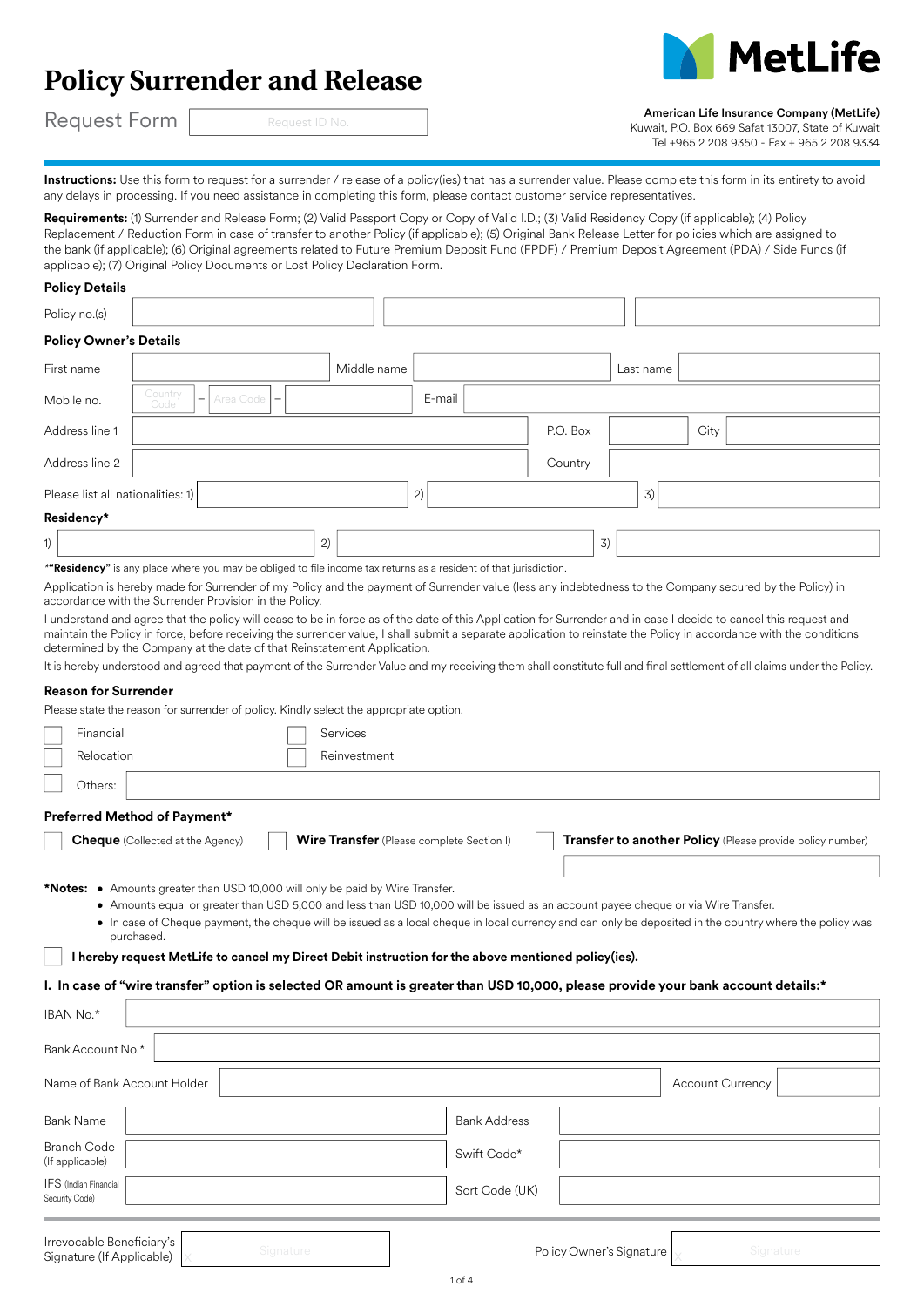Country

**\*Notes:** • Bank charges might be applicable for Bank Transfer.

- If the bank account holder is not the same as the policy owner or if owner's bank account details are incomplete, or incorrect the wire transfer request will be rejected.
- If your policy(ies) is (are) paid through standing order, please ensure to notify your bank to cancel your Standing Order Instruction (SOI).
- IBAN is required for all accounts that have one. For the countries that do not use IBAN, please provide your account number and swift code.

# **Declarations**

(a) I understand that Coverage and / or Payment under the insurance contract will NOT be made if: (i) the policyholder, insured, or person entitled to receive such payment is residing in a sanctioned country; or (ii) the policyholder, the insured or person entitled to receive such payment is listed on the Office of Foreign Assets Control (OFAC) Specially Designated Nationals (SDN) list, the OFAC Sectorial Sanctions Identifications list or any international or local sanctions list; or (iii) the payment is claimed for services received in any sanctioned country.

I also understand that the Company shall not be liable to pay any claim or provide any coverage or Benefit to the extent that the provision of such coverage or Benefit would expose the Company to any sanction under any applicable laws.

(b) I hereby grant MetLife my unambiguous consent, to process, share and transfer my Personal Data\* to a recipient inside or outside this country (including but not limited to MetLife Inc. and / or American Life Insurance Company's Headquarters and their branches, affiliates, reinsurers, business partners and / or to any actual or potential assignee, novatee or transferee of MetLife) where the processing, transferring or sharing of my Personal Data is requested by any of the above mentioned recipients or necessary or required for the performance of MetLife's obligation under this application and / or the insurance policy, or to comply with any obligation which MetLife is subject to.

**\*Personal Data** means all information relating to me (whether marked "personal" or not) disclosed to MetLife by whatever means either directly or indirectly which concerns, including but not limited to, my medical conditions, treatments, prescriptions, business, operations, contact details, account balances / activities or any transactions undertaken with MetLife".

(c) I hereby authorize MetLife to send me notifications and notices via short message service "SMS" and I accept receiving SMS and understand that MetLife makes no warranty that the SMS will be uninterrupted or error free and any such error or interruption shall not be deemed or treated in any way whatsoever to create any liability on MetLife and I acknowledge that I shall not file any complaint or claim against MetLife for any SMS error or interruption or for any reason related to receiving / not receiving SMS.

## **U.S.A. Internal Revenue Service (IRS) declaration:**

**In submitting and in signing this form, the applicant(s) certify(ies) that the Insured, Joint Insured, Applicant, and any designated Beneficiary(ies):**  (select the answer that applies)

**ARE ARE NOT** United States persons for United States (U.S.) Federal Income Tax purposes (1)(2)

The Applicant(s) agree(s) to inform the Company within thirty (30) days of the Applicant(s) knowledge of such change if the Applicant(s) or any designated Beneficiary become(s) a U.S. person of U.S. Federal Income Tax purposes or if the Applicant(s) assign(s) the policy to such a U.S. person.

Please note that a false statement or misrepresentation of tax status by a U.S. person could lead to penalties under U.S. law.

If you are a United States person, fill in the details below:

### • **U.S. Tax ID number of Applicant(s) & Insured:**

### • **U.S. Tax ID number of Beneficiary(ies):**



- 1. This question is for U.S. Federal Income Tax purposes. The U.S. Internal Revenue Service requires the Company to report the taxable income paid to persons subject to United States Federal Income Tax. PLEASE NOTE that if you are a U.S. person for U.S. tax purposes and fail to provide a U.S. Tax Identification Number to the Company, the IRS requires the Company to withhold tax from taxable income payments made to you at the rate of up to 31%.
- 2. For purposes of this declaration a U.S. person is a citizen or resident of the United States, a United States partnership, and trust which is controlled by one or more U.S. persons and is subject to the supervision of a U.S. court.

# **Foreign Account Tax Compliance Act (FATCA) Declaration:**

The Insured / Owner consents to MetLife, its officers and agents disclosing any Confidential Information to:

- (i) Any group member and representatives of MetLife in any jurisdiction (together with MetLife, the "Permitted Parties");
- (ii) Any persons as required by any law (including but not limited to the U.S.A. Foreign Account Tax Compliance Act) or authority (including but not limited to the U.S.A. Internal Revenue Service) with jurisdiction over any of the Permitted Parties;
- (iii) Professional advisers, insurer, reinsurer or insurance broker and service providers of the Permitted Parties who are under a duty of confidentiality to the Permitted Parties;
- (iv) Any actual or potential assignee, novatee or transferee in relation to any of MetLife's rights and / or obligations under this Policy (or any agent or adviser of any of the foregoing);

**Irrevocable Beneficiary's**<br>Signature (If Applicable) x and Signature Intervention of the Irrevocable Intervener's Signature and Signature Irrevocable Beneficiary's<br>Signature (If Applicable)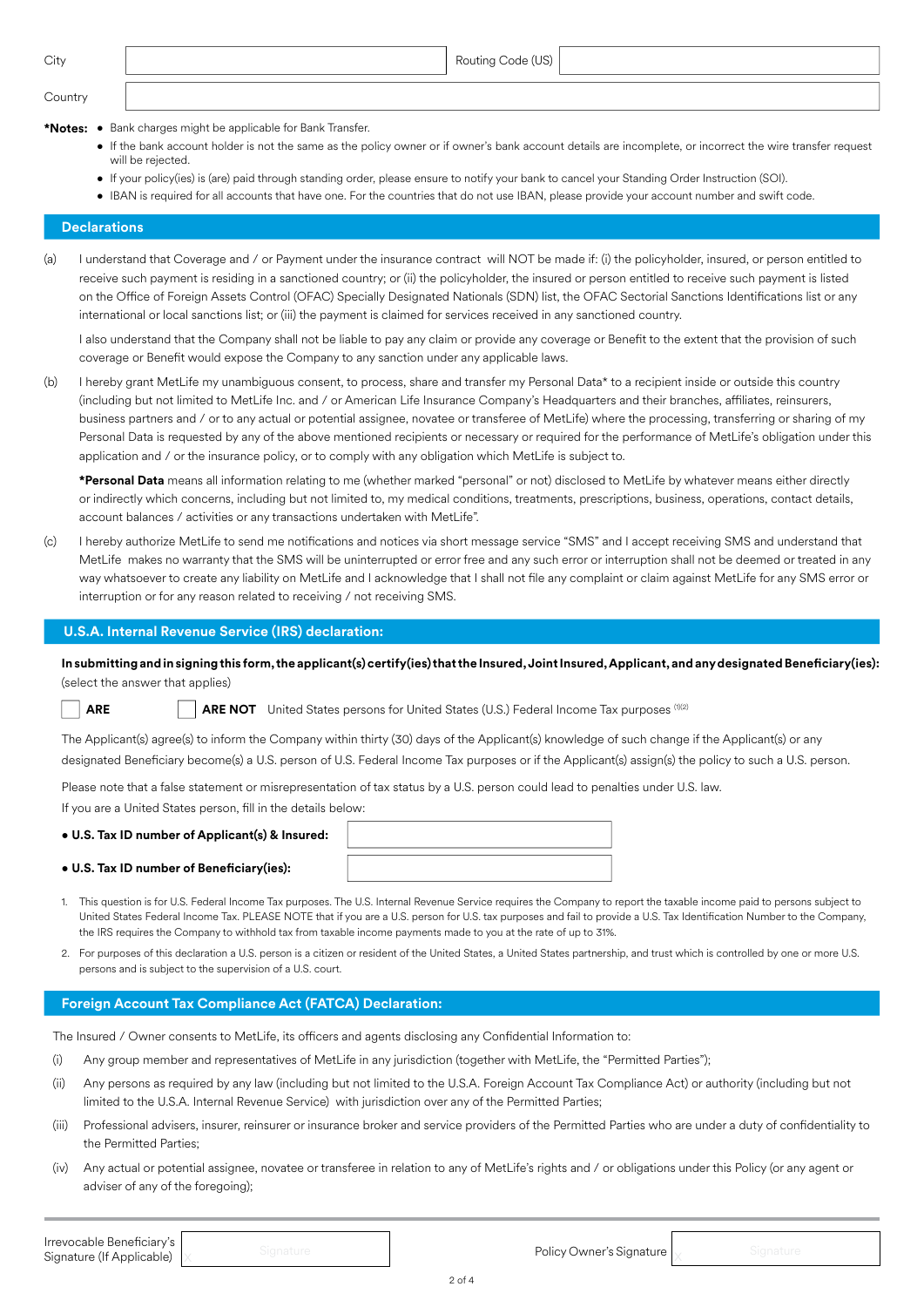**"Confidential Information"** means all information relating to the Insured / Owner (whether marked "confidential" or not) disclosed by whatever means either directly or indirectly to MetLife which concerns the business, operations or customers of the Insured / Owner (including but not limited to contact details, tax identification number / social security number, account balances / activities or any transactions undertaken with MetLife)."

MetLife will deduct any withholding required by the US Foreign Account Tax Compliance Act ("FATCA").

MetLife reserves the right, within its sole discretion, to terminate the Policy in the event that appropriate documentation of Insured's / Owner's US or non-US status for purposes of FATCA is not timely provided to MetLife. In particular, in the event that applicable local laws or regulations would prohibit withholding on payments to the account or prohibit the reporting of the account, and no waiver of such local law is obtained, MetLife reserves the right to close the account.

# **CRS Individual tax residency Self-Certification declaration:**

The Common Reporting Standard (CRS), is a tax information exchange standard developed by the Organization for Economic Co-operation and Development ("OECD") and approved on 15 July 2014.

## **Please complete the following table indicating (i) where the Account Holder is tax resident and (ii) the Account Holder's Tax Identification Number (TIN) for each country/jurisdiction indicated.**

**Note:** If the Account Holder is tax resident in more than three countries/jurisdictions, please use a separate sheet

If a Tax Identification Number (TIN) is unavailable please provide the appropriate reason A, B or C where indicated below:

## **Reason A**

The country/jurisdiction where the Account Holder is resident does not issue Tax Identification Numbers to its residents

## **Reason B**

The Account Holder is otherwise unable to obtain a Tax Identification Number or equivalent number, Please explain why you are unable to provide the required information

### **Reason C**

No Tax Identification Number (TIN) is required. (Note. Only select this reason if the domestic law of the relevant jurisdiction does not require the collection of the Tax Identification Number issued by such jurisdiction)

| Country/Jurisdiction<br>of Tax Residence | <b>Taxpayer Identification</b><br>Number (TIN) | If no TIN available enter<br>reason A, B or C | If reason B Selected,<br>please explain |
|------------------------------------------|------------------------------------------------|-----------------------------------------------|-----------------------------------------|
| ı.                                       |                                                |                                               |                                         |
| 2.                                       |                                                |                                               |                                         |
| 3.                                       |                                                |                                               |                                         |

**I understand that the information supplied by me is covered by the full provisions of the terms and conditions governing the Account Holder's relationship with MetLife setting out how MetLife may use and share the information supplied by me.** 

**I acknowledge that the information contained in this form and information regarding the Account Holder and any Reportable Account(s) may be provided to the tax authorities of the country/jurisdiction in which this account(s) is/are maintained and exchanged with tax authorities of another country/jurisdiction or countries/jurisdictions in which the Account Holder may be tax resident pursuant to intergovernmental agreements to exchange financial account information.** 

**I certify that I am the Account Holder (or am authorized to sign for the Account Holder) of all the account(s) to which this form relates.** 

## **Declaration:**

## **I declare that all statements made in this declaration are, to the best of my knowledge and belief, correct and complete.**

I undertake to both advise **MetLife** of any change in circumstances which affects the tax residency status of the individual identified in the application or in this form or causes the information contained herein to become incorrect or incomplete, and to provide **MetLife** with a suitably updated self-certification and Declaration, within 90 days of such change in circumstances.

# **E-mail Declaration:**

By providing your E-mail address and signing this application you agree to receive the policy document, certificate and / or any other documents ["Documents"] via electronic mail ["E-mail"]. Please be aware that having chosen this electronic delivery of Documents, it is your responsibility to ensure that the E-mail address you have provided us is correct at all times.

MetLife is not responsible for non-receipt of E-mails due to invalid E-mail addresses or other technical problems related to your E-mail service.

If you would like to change your E-mail address with MetLife, or if you would like a paper copy of the Documents, or if you believe that you have not received your Documents, please notify us immediately.

By signing this application, you understand and agree that if you wish to discontinue receiving Documents electronically it is your obligation to revoke this Authorization by another written document.

By signing this application also, you declare that you have read and understood MetLife's privacy policies and Terms of Use on www.metlife.com/about/privacy and you will review any Terms of Use or Privacy Statement of any future service providers used by MetLife. You understand that although MetLife take every precaution to protect the privacy of members' information, MetLife cannot guarantee safety of your information. You consent to provide your E-mail address to be included in MetLife's E-mail list and accept any inherent risks involved with E-mail communications.

**Irrevocable Beneficiary's**<br>Signature (If Applicable) x and Signature Intervention of the Irrevocable Intervener's Signature and Signature Irrevocable Beneficiary's<br>Signature (If Applicable)